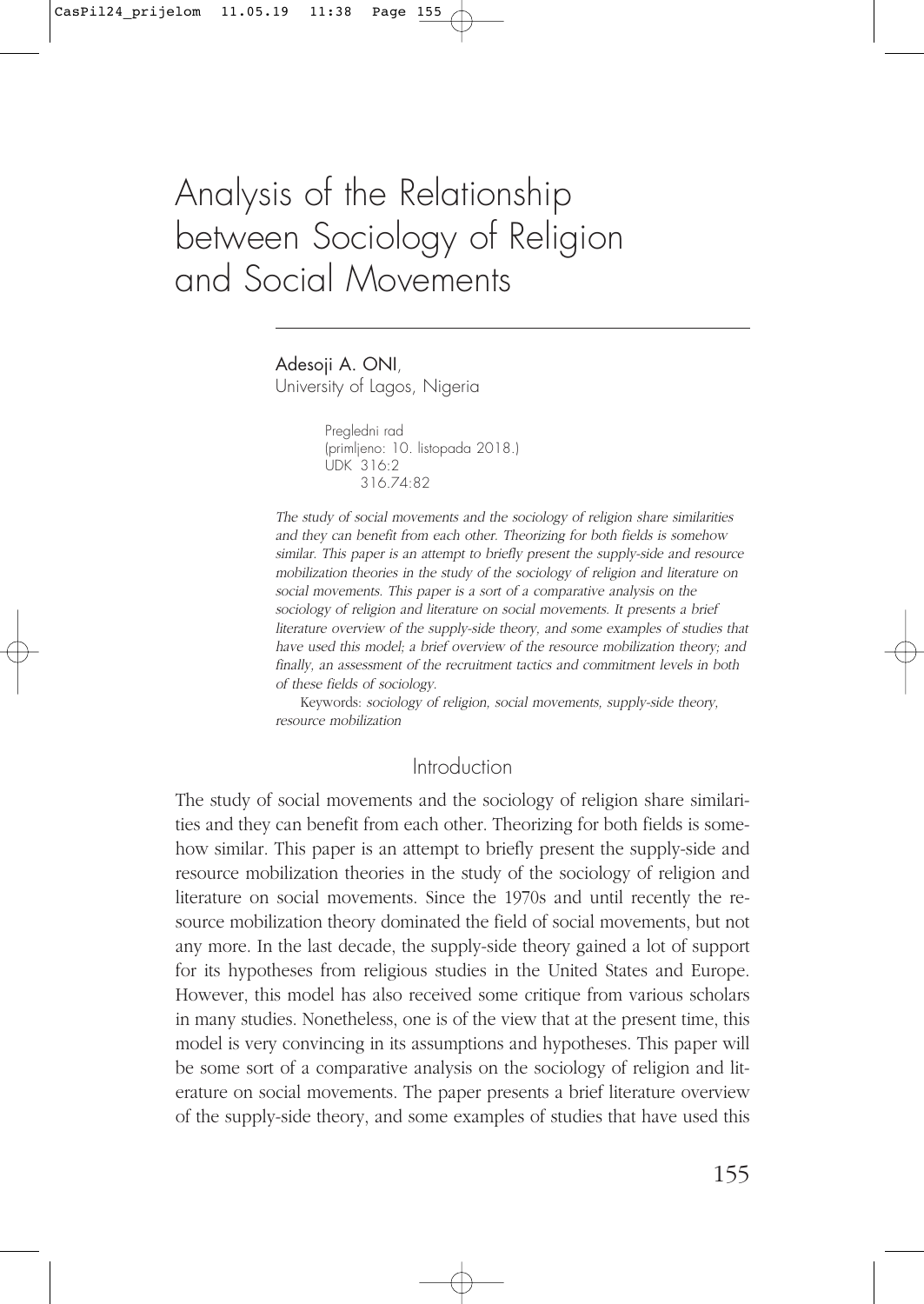model; a brief overview of the resource mobilization theory; and finally an assessment of the recruitment tactics and commitment levels in both these fields of sociology.

# Theoretical Background

#### The Macro Level

The supply-side theory suggests that religious participation rises when there is available religious supply and that religious competition increases religious participation. It also suggests that religious monopoly and state support decreases the level of religious participation.<sup>1</sup> The state plays an important role in controlling the level of religious competition. The state might leave the religious market free of regulations or with very minor ones (the United States, for example), or regulate and restrict religious practices (the former USSR and East Europe in the past), or support one or two religious firms and restrict other unwanted religious groups (Latin America).2

Finke and Iannaccone described religion as an object of choice and production. In their economic model, they view churches and religious administrators as producers who design their products and design how to market them.3 While consumers, on the other hand, choose from the religious market what they want to adapt and to what extent they want to participate in it. In a free religious market, religious producers compete to produce goods that can attract consumers and keep up with the market. They also noted the importance of the government's role in regulating or deregulating this type of a market.4 In the religious market, religious firms compete to produce attractive commodities, and consumers choose what religion (if any) they will participate in and how much involvement they will have in it.5

<sup>1</sup> See Paul FROESE, "Hungary for Religion: A Supply-Side Interpretation of the Hungarian Religious Revival" Journal for the Scientific Study of Religion 40 (2001) 2, 251-268; Rodney STARK, Laurence R. IANNACCONE, "A Supply-Side Reinterpretation of the 'Secularization'of Europe", Journal for the Scientific Study of Religion 33 (1994) 3, 230-52. doi:10.2307/ 1386688

<sup>2</sup> Anthony GILL, Rendering unto Caesar: The Catholic Church and the State in Latin America, Chicago, University of Chicago Press, 1998.

<sup>3</sup> Roger FINKE, Laurence R. IANNACCONE, "Supply-Side Explanations for Religious Change", The Annals of the American Academy of Political and Social Sciences 527 (1993) 1, 27-39. https://doi.org/10.1177/0002716293527001003. Retrieved on March 20, 2019.

<sup>4</sup> R. FINKE, L. R. IANNACCONE, "Supply-Side Explanations for Religious Change"; Mark CHAVES, David E. CANN, "Regulation, Pluralism, and Religious Market Structure: Explaining Religion's Vitality", Rationality and Society, 4 (1992) 3, 272-290. https://doi.org/ 10.1177/1043463192004003003. Retrieved on March 20, 2019.

<sup>5</sup> L. R. IANNACCONE, "The Consequences of Religious Market Structure: Adam Smith and the Economics of Religion", Rationality and Society 3 (1991) 2, 156-177. https://doi.org/ 10.1177/1043463191003002002. Retrieved on March 20, 2019.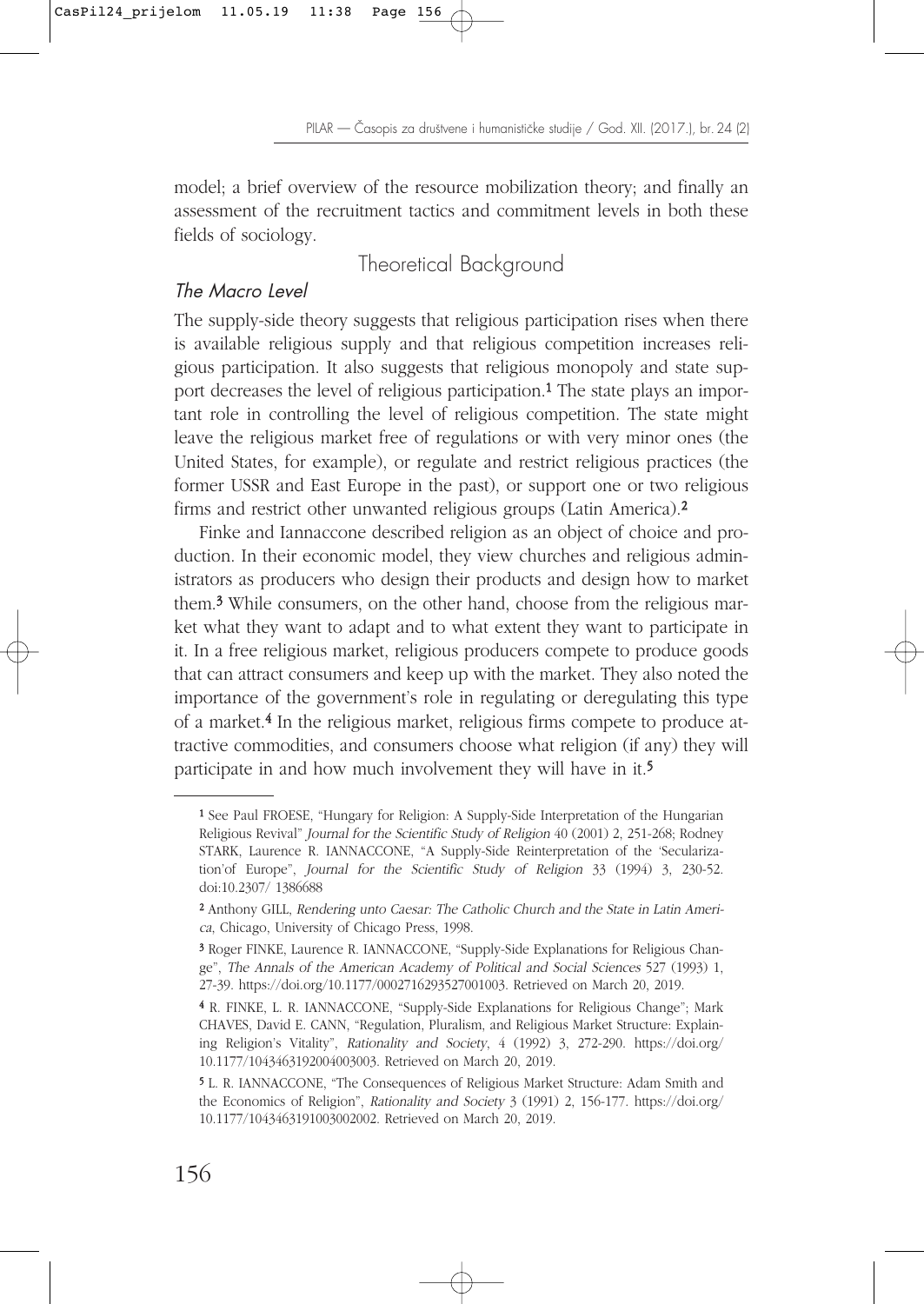It is argued that in the absence of state regulations on religion, religious competition will increase, which will lead to a high level of religious participation. Froese tested this assumption in his study on Hungary, 2001. He claims that as a communist country, Hungary witnessed a relatively low level of religious participation. Little before the mid-1990s, anti-religion campaigns started and church lands were nationalized. Later, the state started regulating religion and nationalizing church schools to prevent the church's influence on the young generation and alienate them from religion. The secularization doctrine at the same time gained a lot of support and followers, and the state declared itself as an atheist country in 1949. Religious participation and church attendance dropped during the 1960s, 1970s, and 1980s. This decrease can be explained by the state regulations on religion and the methods of coercion that were used to enforce these regulations. All churches had to sign an agreement with the state that regulates and limits their activities. Church officials and religious leaders had suffered many forms of harassment and pure coercion.<sup>6</sup>

Froese used data from the World Values Survey that was collected in 1981, when the country was under the communist regime, and in 1990, when the country brought in new laws that granted religious freedom. The data strongly supported the supply-side hypothesis. In 1981, the percentage of the Hungarian population that indicated that they prayed was 45%, while in 1990, the percentage was 57%. This indicates an increase in the level of religious participation.

Even though Eastern Europe has provided a strong support for the supply-side theory after communism, there were some exceptions that did not appear to support this economic model. The exceptions are best described by the cases of Poland and East Germany. The economic model may appear to be unable to explain these cases. Research indicates that the level of religious participation decreased after the collapse of communism and even after the emergence of laws that allowed a free religious market. According to this economic model, the decrease of the government's regulations on religion will increase the level of religious participation. Churches will regain their institutional freedom and the public will be allowed to participate in religion.

Furthermore, a free religious market that will allow free religious competition will increase religious consumption. However, this was not the case in Poland and East Germany. The level of religious participation decreased

<sup>6</sup> P. FROESE, "Hungary for Religion: A Supply-Side Interpretation of the Hungarian Religious Revival".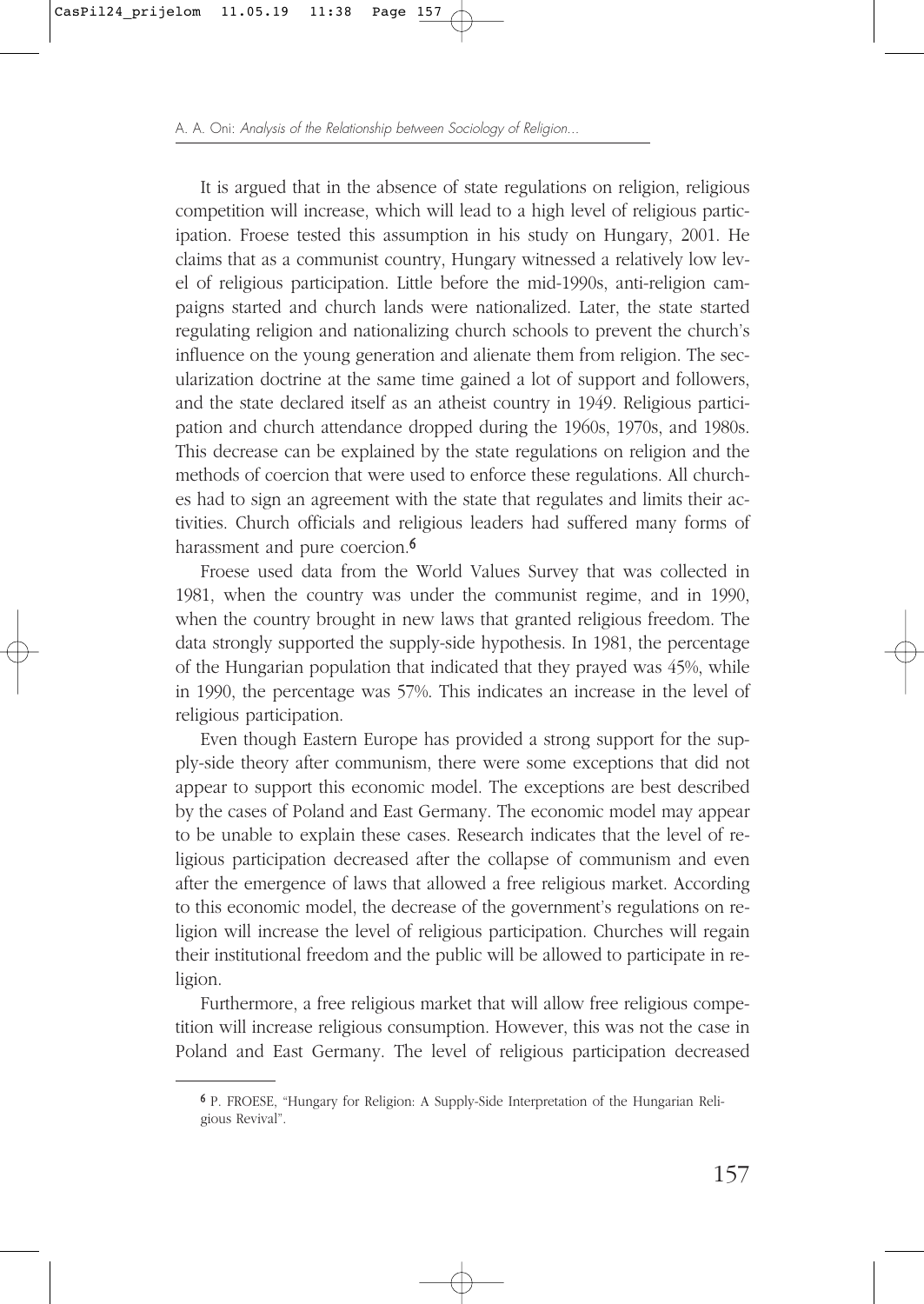even though religious pluralism was present. Nonetheless, a study on these two countries done by Froese and Pfaff used to further advance the economic model and provide an explanation for these two cases.7 In their study, they use claims and explanations of sociologists of religion that helped serve and advance this economic model. It is argued that specific situations, such as a conflict instead of a competition, may produce high-level religiosity.8 It is also claimed that some groups — such as marginalized groups, and social and political movements — use their religious communities as "free social spaces".9 Religious communities may become a source of support for marginalized groups and provide support to social movements; for example, the role of black churches in the civil rights movement and religious institutions in the Middle East. Churches also have the role of representing the nation's identity in the form of a "national church". This role becomes possible whenever there is a monopoly of one religion. In this case, such church is able to carry the identity of the nation.10 This type of churches will have committed members during communism, because they will be a symbol of nationalism and opposition to communism. As a result, the collapse of communism leads to a low rate of membership and commitment. Therefore, a reduction in religious participation in this situation should not contradict the general assumptions of this economic model.<sup>11</sup>

Iannaccone indicates that the levels of religious belief and participation tend to be low when the religious market is monopolized, and high when the religious market is competitive.12 In the case of Poland, the Catholic Church during communism was privileged with the monopoly over the religious market, which according to this economic model should lead to a low rate of participation and commitment of its members, but this was not the case. Having the monopoly, the Catholic Church became the national church that gave the Poles their cultural identity. It was a symbol of a strong nation

<sup>7</sup> Paul FROESE, Steven PFAFF, "Replete and Desolate Markets: Poland, East Germany, and the New Religious Paradigm", Social Forces 80 (2001) 2, 481-507, https://doi.org/10.1353/ sof.2001.0093. Retrieved on March 20, 2019.

<sup>8</sup> Rodney STARK Roger FINKE, Acts of faith: Explaining the human side of religion, Berkeley, University of California Press, 2000.

<sup>9</sup> Darren E. SHERKAT, Christopher G. ELLISON, "Recent Development and Current Controversies in the Sociology of Religion", Annual Review of Sociology 25 (1999) 1, 363-394. https://doi.org/10.1146/annurev.soc.25.1.363. Retrieved on March 20, 2019.

<sup>10</sup> Steven BRUCE, Choice and Religion: A Critique of Rational Choice Theory, Oxford: Oxford University Press, 1999.

<sup>11</sup> P. FROESE, S. PFAFF, "Replete and Desolate Markets: Poland, East Germany, and the New Religious Paradigm".

<sup>12</sup> L. R. IANNACCONE, "The Consequences of Religious Market Structure".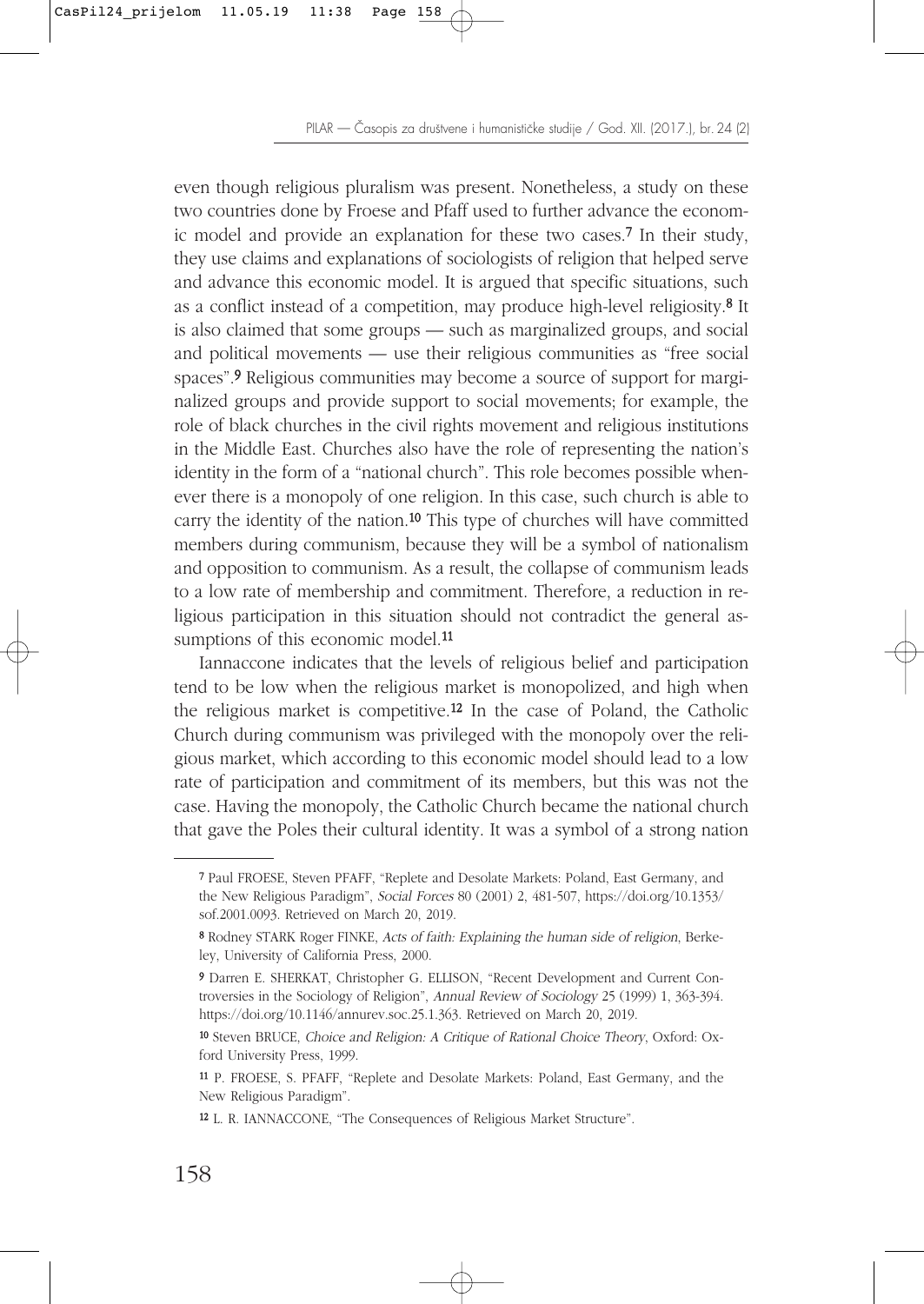that resisted the atheistic communist government. As a result, the collapse of communism will vanish the need for this type of a church because there will be no conflicts anymore.

The situation in East Germany was a little different than that of Poland. Before the collapse of communism, the Church used to have some sort of autonomy and served as an alternative for the state-controlled institutions. After the collapse of communism, the Church lost that position, individuals who participated in religious activities for political reasons and in order to oppose communism did not need to get involved with the Church anymore. The new political system provided freedom for individuals to pursue their personal interests. The merge of the Lutheran Church in East Germany with the Evangelical Churches Association after the unification of the republic might be another reason for the religiosity decline in East Germany. This merge brought about the German federal law on church taxes for members of religious organizations. Furthermore, the Church's involvement in East Germany before the collapse of communism appeared to be a positive involvement in the eyes of the public, but after the unification, the Church appeared to be involved in political wrongdoing.

One of the assumptions of the supply-side theory is that religious participation will be high when religion is less regulated by the state. Chaves et al supported the supply-side theory by testing this hypothesis on minority groups.13 They argued that this hypothesis applies on Muslim minorities in Christian dominated societies. They included 18 countries that have Muslim minorities in their study. They used the rate in which Muslims do the "Hajj" to Mecca as an indicator of religious participation. They found a negative relationship between the state's regulation and religious participation. Once the socioeconomic status is controlled, religious participation (practicing the Hajj) tends to be higher in less-regulated countries.

#### The Mezzo Level

Iannaccone argues that strict churches are stronger than lenient churches. He states: "strictness makes organizations stronger and more attractive".14 He argues that Protestantism in the 1950s started losing members, and the trend was that liberal denominations had the highest decline rate compared to conservative denominations, while the most conservative denominations

<sup>13</sup> Mark CHAVES, Peter J. SCHRAEDER, Mario SPRINDYS, "State Regulation of Religion and Muslim Religious Vitality in the Industrial West", The Journal of Politics 56 (1994) 4, 1087- -1097.

<sup>14</sup> L. R. IANNACCONE, "Why Strict Churches are Strong", American Journal of Sociology 99 (1994) 5, 1180. http:// www.jstor.org/stable/2781147. Retrieved on March 19, 2019.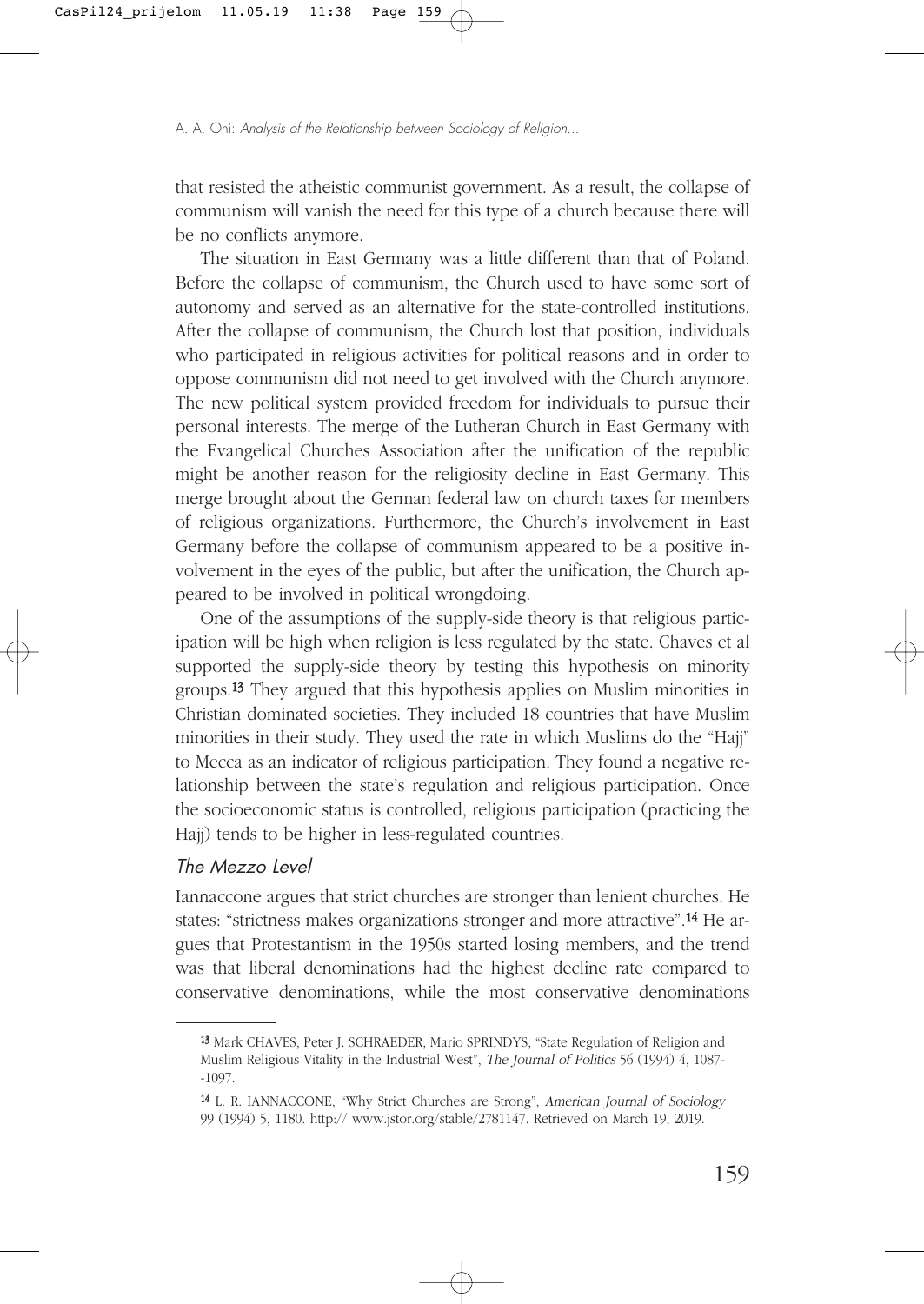grew. Iannaccone notes that religion is a social phenomenon that, in practice, has to be experienced in groups: "religion is a commodity that people produce collectively".15

Religious organizations have always been faced with the problem of free riding. This problem emerges when members of an organization receive benefits from the organization because of their collective work. Each member receives these benefits regardless of his/her own efforts. Some members, rationally and by following their own interests or even sometimes unintentionally, try to reduce the effort and free-ride off the efforts of others. Strict churches indirectly reduce the problem of free riding by penalizing and prohibiting members from participating in other activities that may use other members' resources. Penalties and prohibitions push the less committed members out of the organization. There are some activities that are easily monitored, but there are some activities that are hard to monitor such as drinking, smoking, sex and diet. Iannaccone agrees that these activities are hard to monitor, but still, the costs of deception will be high. It would be easy to hide yourself when you drink alcohol, and it is not the same when you drink at parties or in bars.

Iannaccone measured church strictness by developing a scale of the strictness or distinctiveness of various religions and compared it to church attendance. The results showed consistency with the suggested hypothesis. He also tested the Protestant denominational differences. He used a scale of the level of strictness (liberal, moderate, and conservative) and compared the differences between these three denominations regarding income, education, attendance, church contributions, membership in church-affiliated groups, and secular membership. The data showed that for "every variable the pattern of variation is monotonic, increasing (or decreasing) steadily as one moves from liberal to moderate to conservative".16 In terms of income, education and secular membership, the variables tend to decrease when we move from liberal to conservative, while in terms of attendance and membership in church-affiliated groups, the variables tend to increase when we move in the same direction. Therefore, the stricter the organization is, the poorer and less educated its members tend to be. They also tend to contribute more to the church and attend services more often than those of less strict churches. On the other hand, people who are liberal and religiously moderate have a bigger tendency to participate in secular activities and in organizations outside the church. Iannaccone believes that "a high-cost

<sup>15</sup> Id. 1183.

<sup>16</sup> Id. 1194.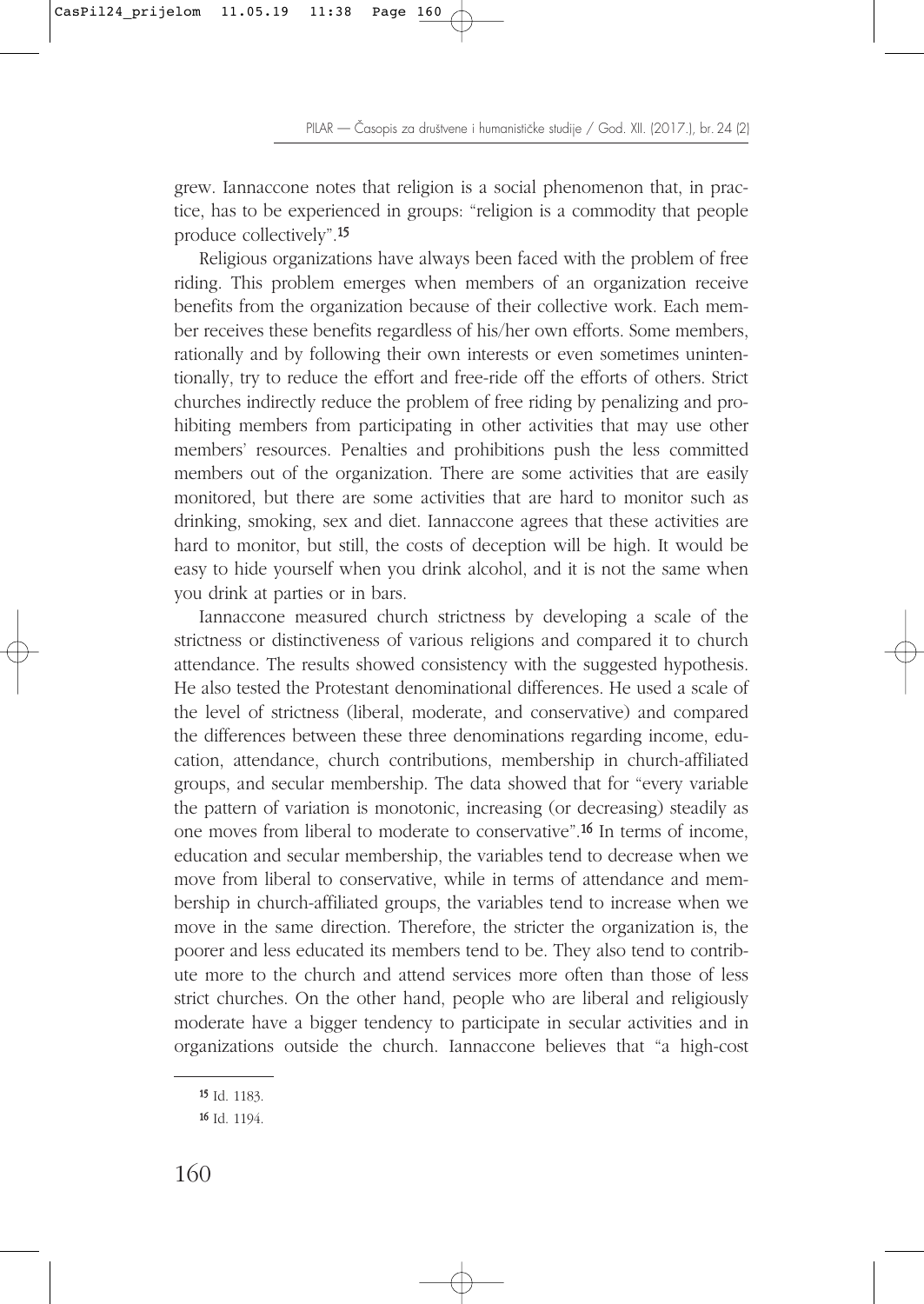group maintains its strict norms of conduct precisely because they limit participation in competing activities and thereby raise levels of participation within the group".<sup>17</sup>

#### Semi-Involuntary Participation

In their study on church participation among black Americans, Ellison and Sherkat investigated "the regional variations in African American religious life".18 They compared black communities of the south to communities of the urban non-south regarding three issues:

- 1. the social role of religious institutions;
- 2. the availability of alternative lifestyles and secular opportunities in terms of status and resources;
- 3. social norms and community expectations regarding church involvement.19

They suggested that: 1) church participation will be the highest among the rural southern communities; 2) due to the semi-involuntary thesis; the southerners will be more likely to participate intermittently and less likely to abandon the church than non-southerners. According to the semi-voluntary thesis, the norms of church participation and the social sanctions on individuals who do not participate will be highest among the rural south. They also hypothesized that "the magnitude of the relationships between perceived rewards of congregational involvement and reported patterns of church participation will be weakest among rural southerners and strongest among non-southerners".20

To test these hypotheses, they used data from the National Survey of Black Americans (NSBA), and household probability samples gathered by the Survey Research Center at the University of Michigan. The results were consistent with the hypotheses. Church participation was the highest among rural-south communities, and rural southerners were more likely to engage in religious activities. Blacks from urban and suburban non-south who did not receive benefits from their congregational involvement searched for happiness in secular venues without having the problem of social sanctions.

<sup>17</sup> Id. 1197.

<sup>18</sup> C. G. ELLISON, D. E. SHERKAT, "The 'Semi-involuntary Institution' Revisited: Regional Variations in Church Participation among Black Americans", Social Forces 73 (1995) 4, 1415. https://doi.org/10.1093/sf/73.4.1415. Retrieved on March 19, 2019.

<sup>19</sup> Id.

<sup>20</sup> Id. 1419.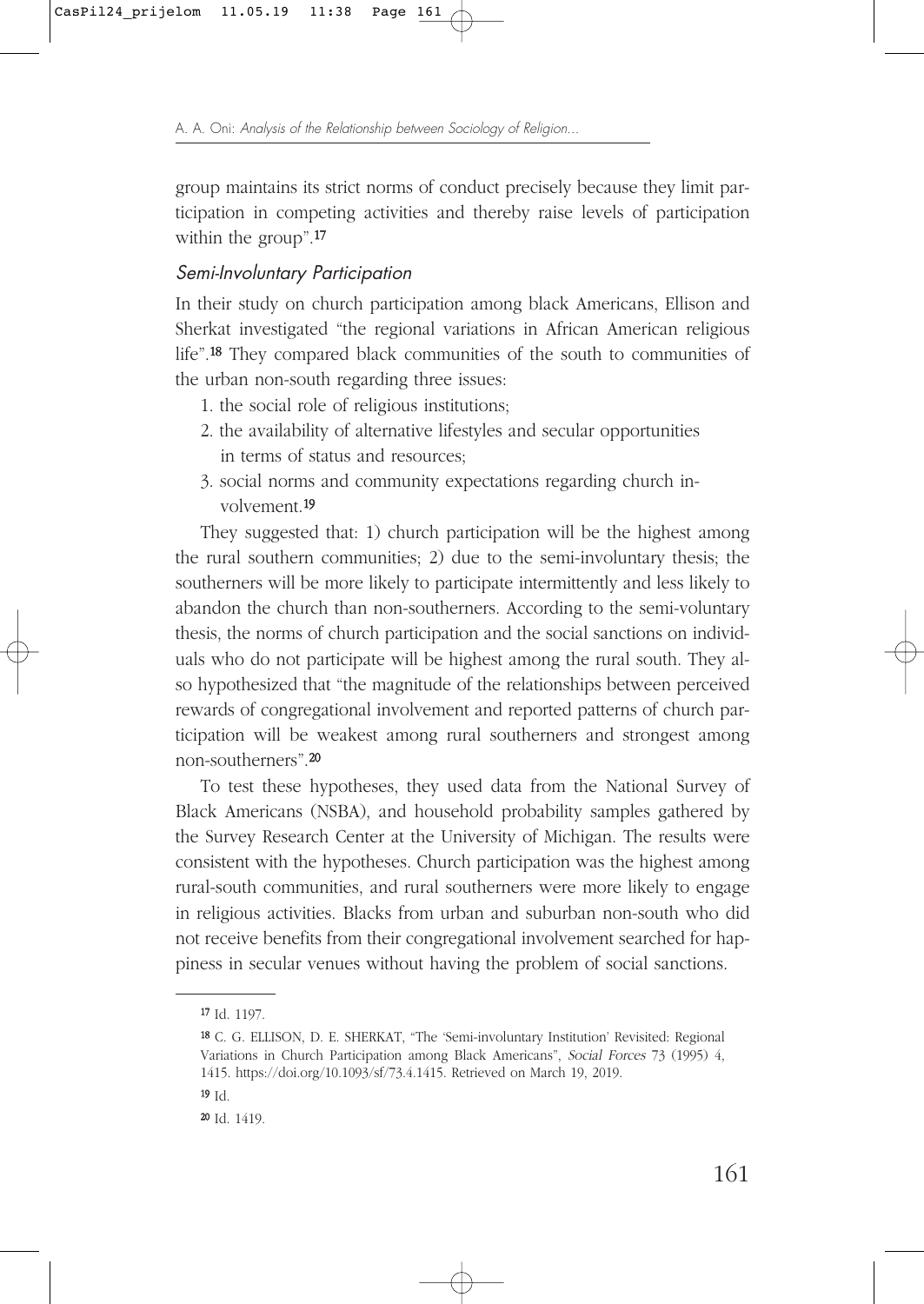PILAR — Časopis za društvene i humanističke studije / God. XII. (2017.), br. 24 (2)

# The Individual Level

In many cases, religious consumers are underestimated and viewed as passive recipients of religion.21 Church members do not rely completely on the clergy, but they also use their skills and experiences to find religious satisfaction. Iannaccone uses the economic model of household production and human capital to test a model of religious participation. The personal skills and experiences contain religious knowledge, some type of knowledge of the church doctrine and rituals, and social relations with other worshippers, which Iannaccone calls religious human capital. This human capital is important to enable the individual to produce and appreciate religious commodities. Without this "religious investment" it is hard (or even impossible) to appreciate religious services, because you must have the means to understand and become familiar with these services. Thus, religious mobility "becomes progressively less likely as people age".22

# Social Movements

The supply-side theory has a significantly greater dominance over the sociology of religion than it did before and still develops the field of sociology in explaining religious participation among other things. It is documented in literature that most religious affiliations and groups tend to be more active in recruiting people when there is competition in the religious market and when there is no monopoly in the religious market. Consistently, social movements can also become more active when there is competition in the market. In literature on protest movements, Olzak and Uhrig argued that "competition and legitimating processes affected the rates of protest activities".23 In sociology-of-religion literature it is argued from the supply-side theory's point of view that the legitimacy of a religious group is expected to increase the popularity of that group, unless the group has a monopoly over the market. However, when this group is illegitimate and banned by the state, it usually faces a lot of troubles and obstacles to survive. Social movements are similar to religious groups in that sense: "legitimating of a practice or an organizational form increases its frequency or popularity by increasing rates of initiation and decreasing rates of abandonment".24

<sup>21</sup> L. R. IANNACCONE, "Religious Practice: A Human Capital Approach", Journal for the Scientific Study of Religion 29 (1990) 3, 297-314. doi:10.2307/1386460

<sup>22</sup> Id. 313.

<sup>23</sup> Susan OLZAK, S. C. Noah UHRIG, "The Ecology of Tactical Overlap", American Sociological Review 66 (2001) 5, 695. doi: 10.2307/3088954

<sup>24</sup> Id.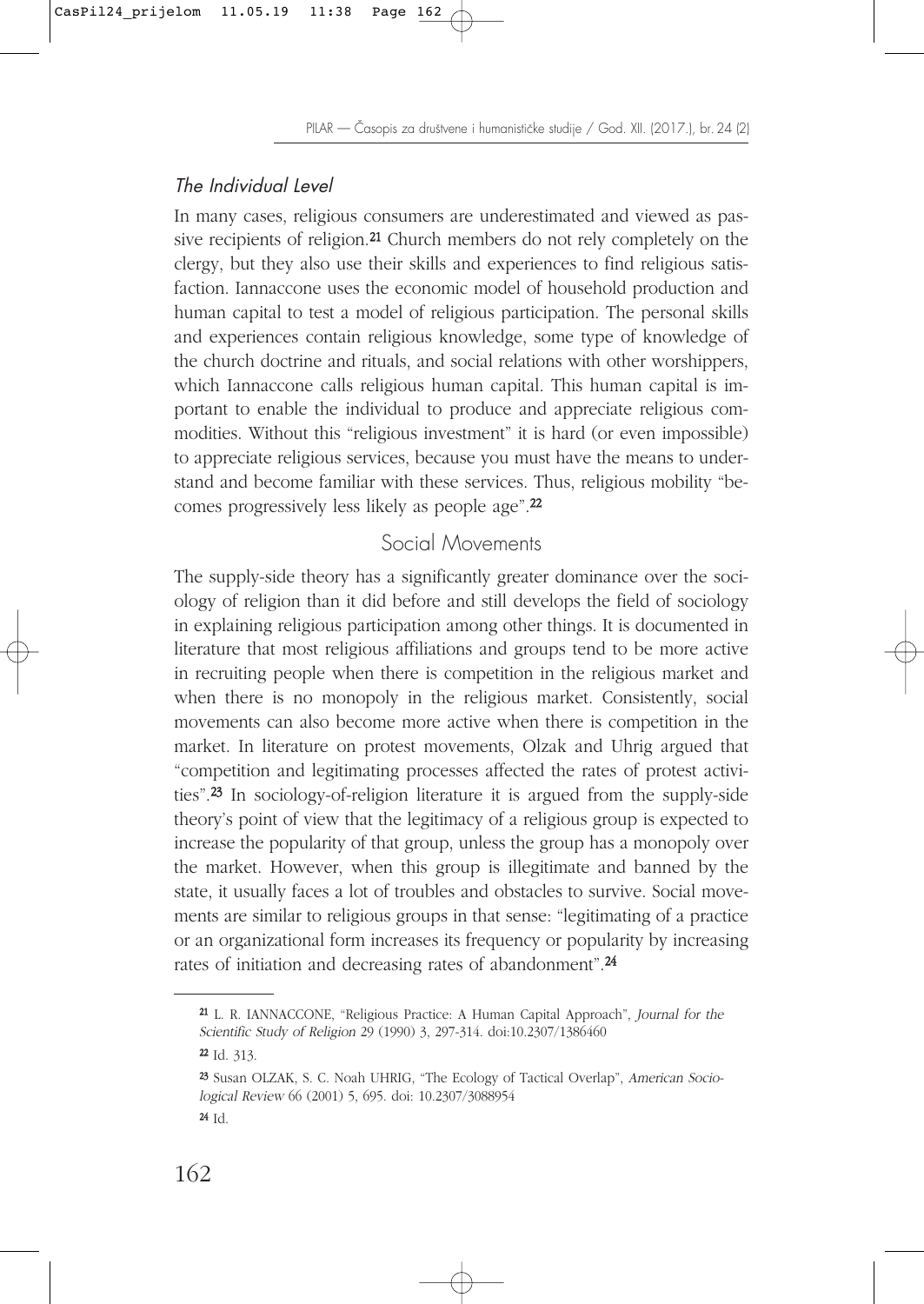Social movements, such as religious movements, compete for limited resources. They compete for a niche that has a limited capacity, and only the fittest survive. The success of one movement depletes the resources for other movements. Therefore, movements try to innovate different tactics and methods for their political behaviour. In a competitive market, innovations are encouraged. As a result, when movement tactics produce successful results, these tactics become imitated and used by other movements. Olzak and Uhrig stated that "replicated activities may become institutionalized as routine political behaviour".<sup>25</sup> The imitation of tactics and activities in organizations literature is called isomorphism i.e. the adoption of methods and tactics of other successful organizations.

# The Resource Mobilization Theory

The resource mobilization theory is one of the essential theories on social movements. This theory in general deals with the dynamics and tactics of social movements as they grow, decline, and change. It also examines all kinds of resources that need to be mobilized, the relationships between a social movement and other groups, a social movement's need for external support for its success, and the tactics that the state uses to facilitate or oppress a social movement.26 This perspective considers the study of the aggregation of resources (money and labour) crucial for understanding social movements. Resource aggregation requires some sort of organization. Furthermore, the participation of individuals or groups from the outside of the collectivity is very crucial for the success or failure of that movement.

There are some assumptions about the resource mobilization perspective. First, social movements do not have to be based on grievance, and their members are the ones who provide the movement with the major support of resources. It's also not always that those supporters are committed to the values and beliefs of the movement. Secondly, they see that social movements have all kinds of strategic tasks in dealing with authorities. These tasks vary from tactics to mobilize resources, neutralize opponents and make them by standards, and transforming the masses into their sympathizers. Third, they believe that society is the entity that provides all the means that a social movement may need. Society provides the infrastructure which social

 $25$   $Id$ .

<sup>26</sup> John D. McCARTHY, Zald N. MAYER, "Resource Mobilization and Social Movements: A Partial Theory", American Journal of Sociology 82 (1977) 6, 1212-1241. http://www.jstor. org/stable/2777934. Retrieved on March 19, 2019.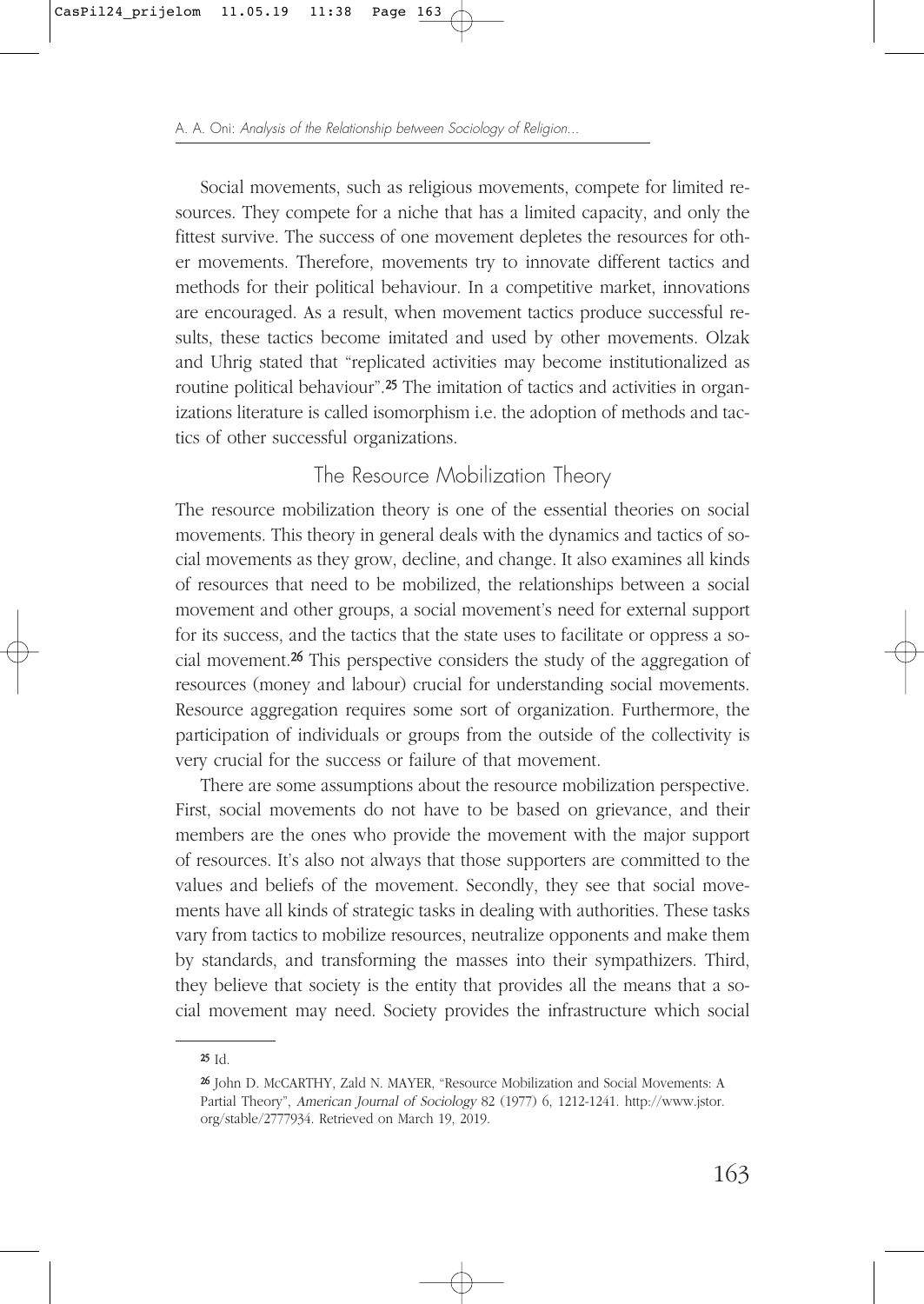PILAR — Časopis za društvene i humanističke studije / God. XII. (2017.), br. 24 (2)

movements utilize, such as the media, levels of affluence, access to institutional centers, networks.27

Some organizations depend heavily on volunteer work (religious organizations, for example), while others pay for work. They see a social-movement organization's (SMO) goals as products and the adherents as a demand. They agree that the higher the education of individuals is, the more likely it is that they will invest their time, and people who invest more time to volunteer work are expected to give more money.28

### Recruitment

Social movements can use a variety of tactics for mobilization; these could be on the macro, mezzo, or micro levels of mobilization. Macro mobilization may occur when a SMO advertises itself nationwide and targets all sections of society via TV networks, or organizational networks. Mezzo-level mobilization is the mobilization of subgroups, minorities, specific sects of society or members of other SMOs within the same social-movement industry (SMI). Micro mobilization is a mobilization on the individual level that targets individuals through personal networks, or a personal interaction.29

Religious groups and religious movements use very similar tactics for mobilization and recruitment. They try to mobilize supporters on many different levels. They target the general public, racial or ethnic groups, and individuals. Furthermore, it seems that social movements are more successful in utilizing social networks in their processes of recruitment than it is the case with religious groups. Scholars of the sociology of religion admit that there is a "present weakness of the empirical basis for the network component of recruitment theories".30 Stark and Bainbridge tried to provide some empirical support for the argument that interpersonal relations are at the center of the recruitment process. In their paper, they traced the development of two lines of the recruitment process: the old one, which focuses on the ideology of religious cults and sects and the needs of its potential recruits; and the more advanced one, which focuses on the interpersonal relation as an es-

<sup>27</sup> Id. 1217.

<sup>28</sup> Id. 1224.

<sup>29</sup> David A. SNOW, E. Burke ROCHFORD, Steven K. WORDEN, Robert D. BENFORD, "Frame Alignment Processes, Micromobilization, and Movement Participation", American Sociological Review 51 (1986) 4, 464-81. http://www.jstor.org/stable/2095581. Retrieved on March 19, 2019.

<sup>30</sup> Rodney STARK, William Sims BAINBRIDGE, "Networks of Faith: Interpersonal Bonds and Recruitment to Cults and Sects", American Journal of Sociology 85 (1980) 6, 1376-395. http://www.jstor.org/stable/2778383. Retrieved on March 19, 2019.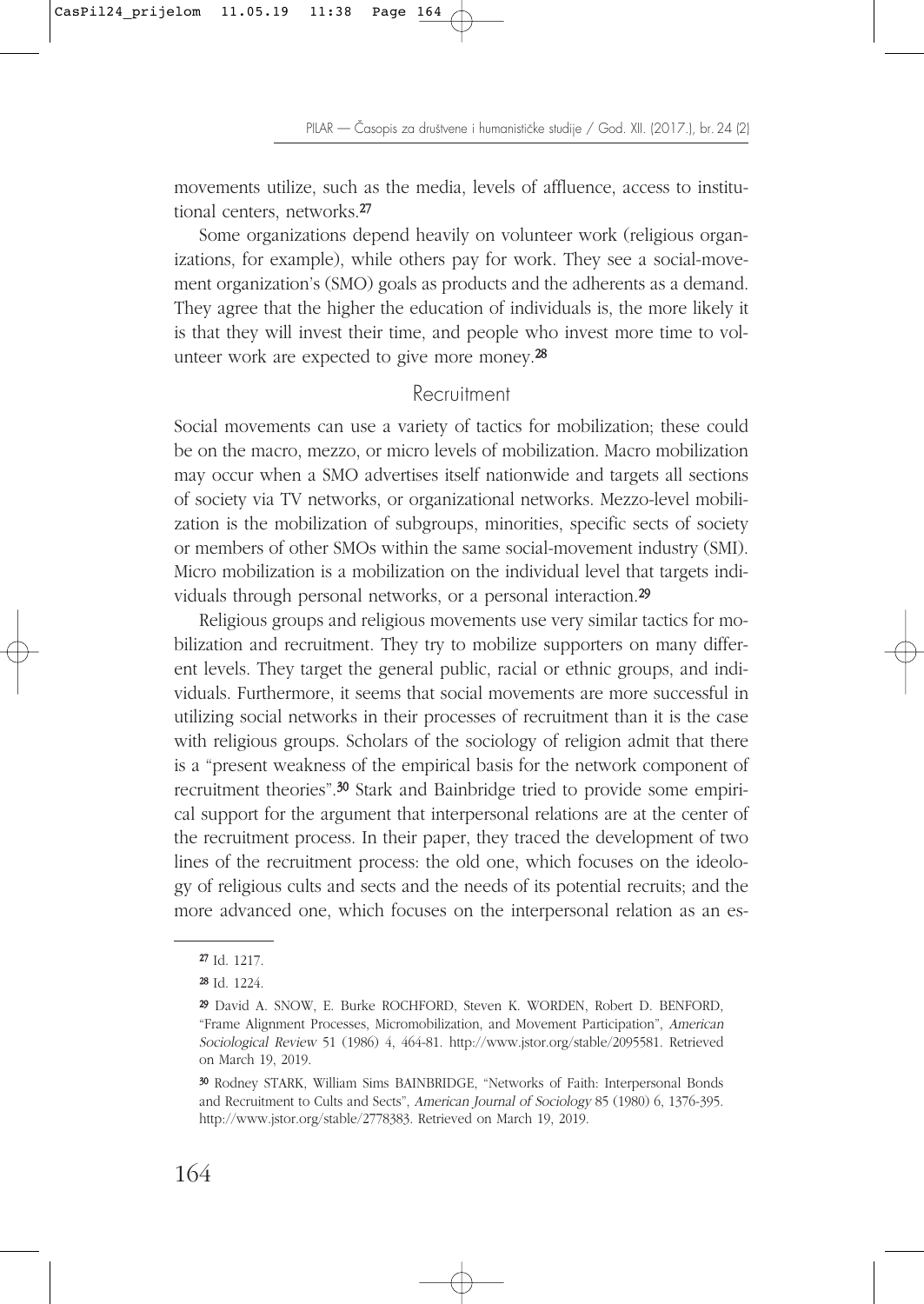sential element for recruitment. Their study focused on cults and sects, and it suggested that cults and sects are similar to deviant movements that tend to recruit people that have grievance and suffer from depravation. Also, in order to understand whom a sect or a cult may recruit, it is important to see who benefits from its ideologies.

In some earlier studies, Lofland and Stark studied the "Moonies", and they concluded those interpersonal bonds between cult members and potential adherents are essential for recruitment.<sup>31</sup> They argued that when these bonds existed, people joined, and when those bonds did not exist, recruitment failed and people did not join. The acceptance of the ideology usually came later, after people had already joined. In the case of the Mormons, bonds between church members and non-Mormons are at the center of recruitment into the Mormon Church. Interpersonal ties and bonds are important for recruiting new adherents into cults and sects because people who join need to have a relation of trust and confidence with the members because most of these groups are radical or extreme and different from the mainstream. Later studies provided further support for the important role that interpersonal relations play in recruitment into cults and sects.32 All these studies provided strong support for this thesis; nonetheless, this thesis has less empirical support in terms of conventional faiths.

#### **Commitment**

There are some differences between social movements and religious groups and organizations regarding commitment. It seems that members of most social movements lack strong commitment to their ideas and beliefs, or at least they lack the same level of commitment that religious groups' members have. This paper will try to provide explanations for this trend in the following paragraphs. One of the reasons for this trend is strictness, as indicated above. Most religious affiliations and religious groups that are known as strict have a high level of commitment. It is argued that liberal denominations decline more rapidly than conservative ones; and what is more, conservative denominations grow.<sup>33</sup> In his paper "Why Strict Churches are

<sup>31</sup> John LOFLAND, Rodney STARK, "Becoming a World-Saver: A Theory of Conversion to a Deviant Perspective", American Sociological Review 30 (1965) 6, 862-875. http://www. jstor.org/stable/2090965. Retrieved on March 20, 2019.

<sup>32</sup> R. STARK, W. S. BAINBRIDGE, "Networks of Faith".

<sup>33</sup> L. R. IANNACCONE, "Why Strict Churches are Strong"; R. FINKE, "An Orderly Return to Tradition: Explaining the Recruitment of Members into Catholic Religious Orders" Journal for the Scientific Study of Religion 36 (1997): 2, 218-230. doi:10.2307/1387554; Laurence R. IANNACCONE, Daniel V. A. OLSON, Rodney STARK, "Religions Resources and Church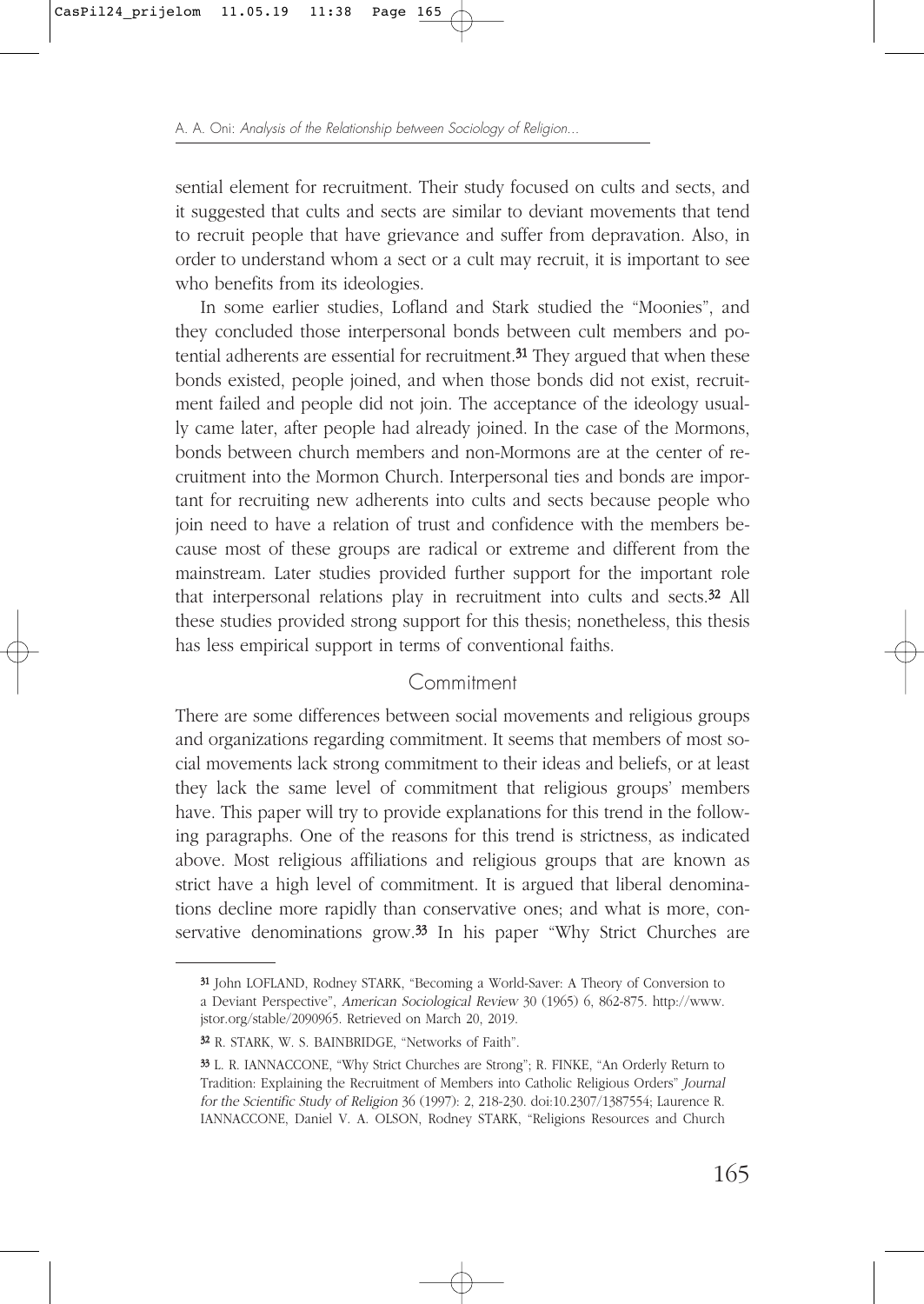PILAR — Časopis za društvene i humanističke studije / God. XII. (2017.), br. 24 (2)

Strong", Iannaccone (1994) argued that people who join strict churches and remain their members are those people who have strong beliefs and a strong level of commitment. As a result, those people are willing to conduct a lot of activities (volunteer, donate, and participate in religious activities) that they would not do if they were not highly committed to their churches. Free riding is a problem that exists in almost all social and religious movements. Raising the cost of participation decreases the problem of free-riding. Strict churches have high cost demands and prohibitions such as the prohibition of joining secular activities. Therefore, members who remain in these churches are those who are willing to meet these demands. Consequently, members of strict churches are people who have a high level of commitment. Most social movements, however, do not have this kind of strictness and as a result they usually have a lower rate of commitment than religious groups. Religious groups, unlike most social movement, limit and restrict non-group activities to increase the production of collective goods and commitment.<sup>34</sup> You cannot be a Muslim and participate in religious Hindu activities, but you can be a peace activist and a women's rights activist too.

The supply-side theory provides us with the argument that if a religious denomination has a monopoly over the market, religious participation and commitment will be low, and vice versa. In a study done on Catholics, Stark and McCann showed that "ordination rates, the ratio of priests to nominal Catholics, and catholic school enrolments are proportionality highest where Catholics are few".35 Competition and plurality are expected to increase participation and in turn also increase commitment.

Montgomery argued: "Individuals with higher incomes prefer less strict denominations".36 He claimed that there had been a misunderstanding to the dynamic nature of religious economy, and he provided a model that explained this economy. There has always been a decline in some religious denominations, and, at the same time, an increase in some other denominations. However, the mistake was that this decline was perceived as a result of secularization. According to Montgomery, the religious economy as a

Growth", Social Forces, 74 (1995) 2, 705-731, https://doi.org/10.1093/sf/74.2.705. Retrieved on March 20, 2019.

<sup>34</sup> R. FINKE, "An Orderly Return to Tradition".

<sup>35</sup> Rodney STARK, James C. McCANN, "Market Forces and Catholic Commitment: Exploring the New Paradigm", Journal for the Scientific Study of Religion 32 (1993) 2, 111. doi:10.2307/ 1386791.

<sup>36</sup> James D. MONTGOMERY, "Dynamics of the Religious Economy", Rationality and Society, 8 (1996) 1, 81. https://doi.org/10.1177/104346396008001004. Retrieved on March 20, 2019.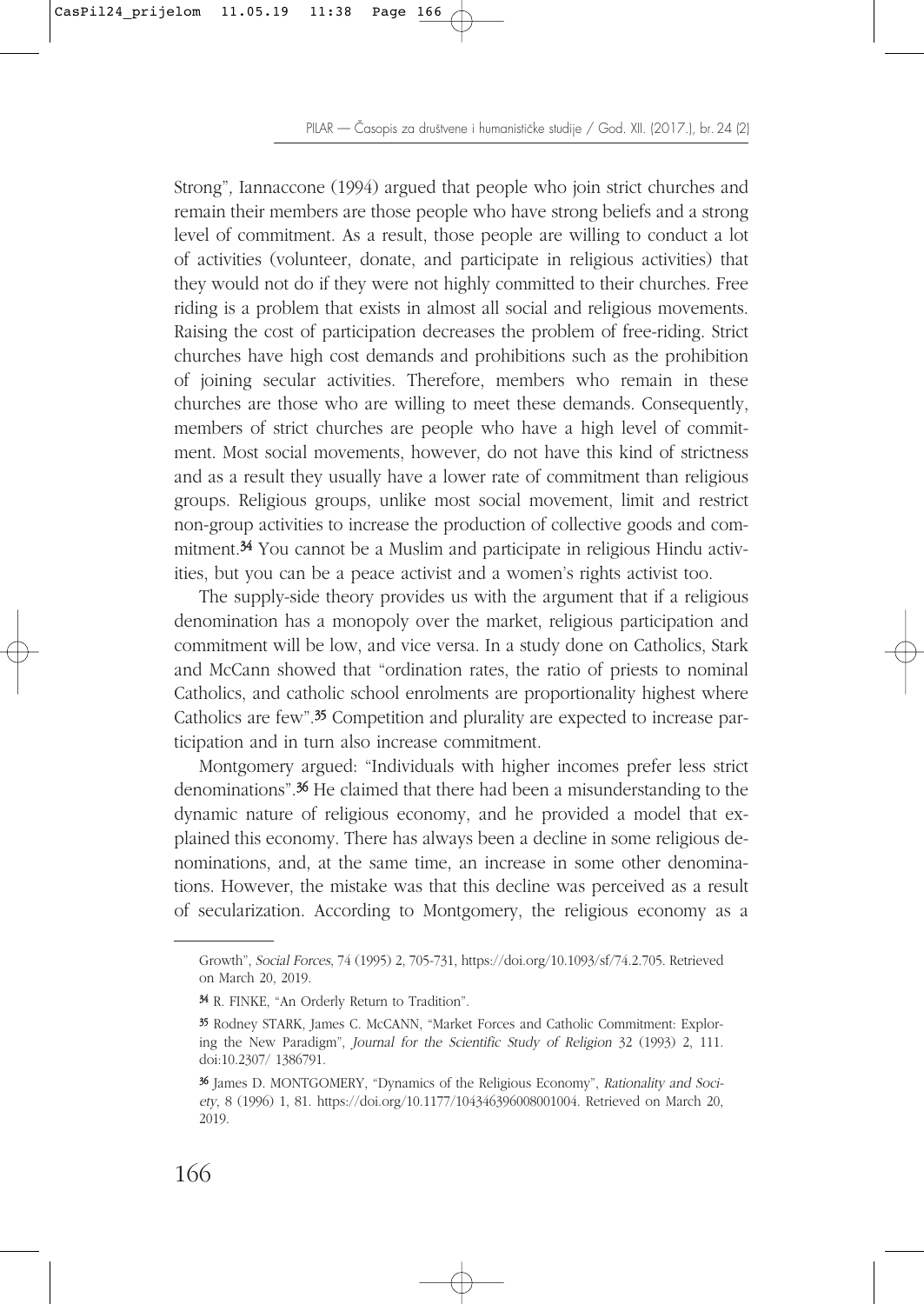whole remains stable. He illustrated his argument by giving the following example: a strict denomination starts with members from a lower class, and over time most of those people gain some social upward mobility. As a consequence, they may consider lowering the strictness of their denomination and secularize it. When they succeed, individuals with lower class income move out of that denomination and form a strict sect, while their first denomination becomes secularized. This is an example that explains the secularization of some denominations and the formation of new ones, and the overall religious economy remains stable.

Another reason for the difference in commitment between social movements and religious groups is that most people who join conventional faiths do so because of the ideas and the ideologies of these faiths. In most cases, the ideas of a religion appeal to its potential adherents and make sense to them, and then they join. Recruitment in social movements, on the other hand, depends heavily on social networks and personal ties. Ideology and ideas receive more attention from conventional religious groups than from social movements.

# The Framing Perspective

Social movements started to have more focus on ideas and beliefs since the development of the frame analysis perspective by Snow et al.<sup>37</sup> Scholars of the framing perspective argue that the actors who actively engage in their production develop ideas and meanings. Benford and Snow argued that social movements should not be viewed as carriers of ideas that have been developed from structural arrangements and existing ideologies, but rather "movement actors are viewed as signifying agents actively engaged in the production and maintenance of meaning for constituents, antagonists, and bystanders or observers".38 They see framing as an active processual construction of meanings. It is active because there is action that is being done and processual because it is evolving and changing, it is not static. The notion of resonance of the framing processes is central to this perspective. Bedford stated that frame resonance is "how reality should be presented" instead of "what reality ought to be real".39 The concept of resonance is related to

<sup>37</sup> D. A. SNOW et al., "Frame Alignment Processes, Micromobilization, and Movement Participation".

<sup>38</sup> R. D. BENFORD, D. A. SNOW, "Framing Processes and Social Movements: An Overview and Assessment", Annual Review of Sociology 26 (2000), 613. http://www.jstor.org/stable/223459. Retrieved on March 20, 2019.

<sup>39</sup> R. D. BENFORD, "Frame Disputes within the Nuclear Disarmament Movement", 679.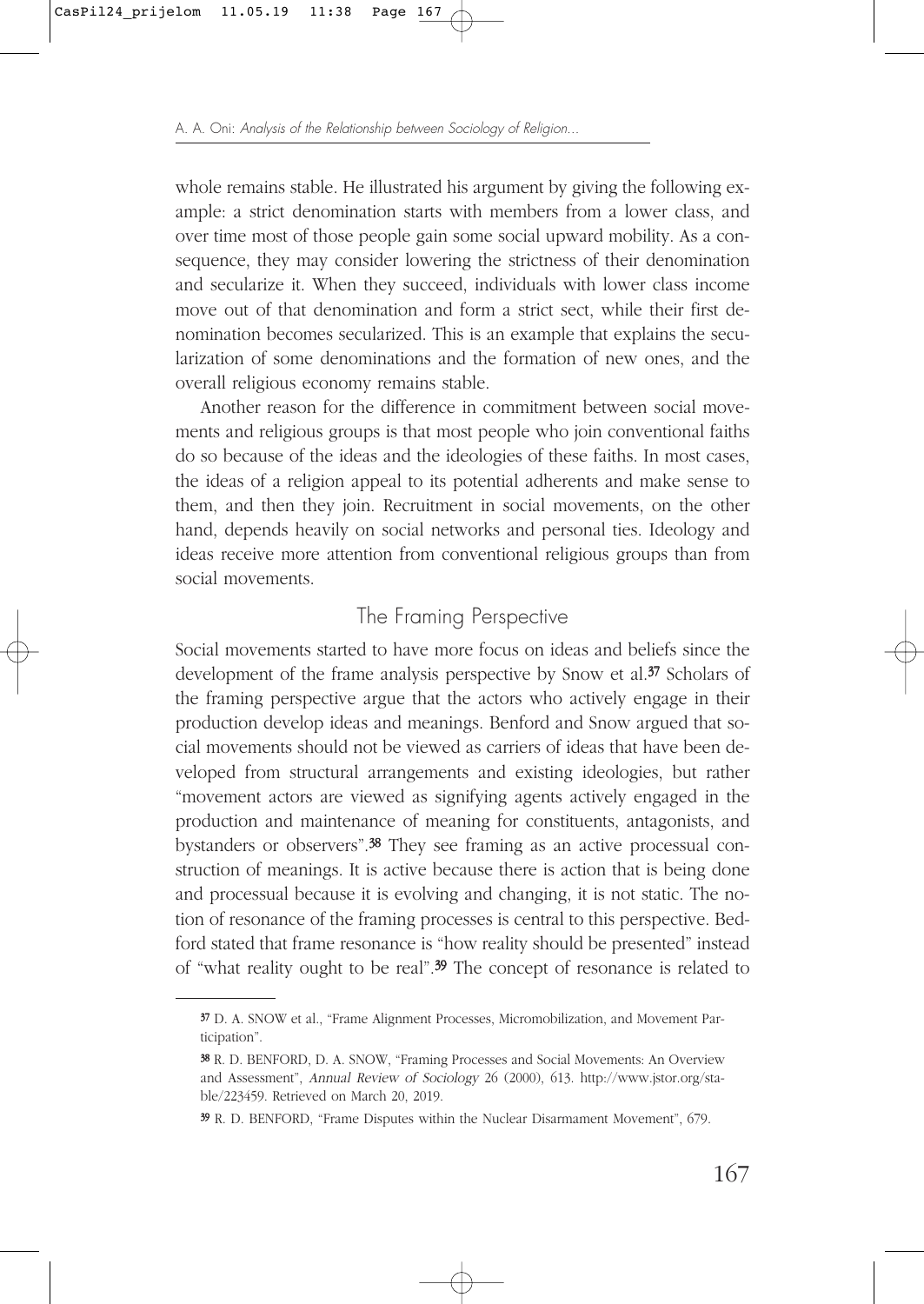the effectiveness of proffered framings, and it shows whether framings are effective or not.40

# Donations

Social movements and religious groups and organizations tend to exhibit similar trends in terms of donations and contributions. It is argued that in the sociology of religion, people who are strongly committed to God will give more money to the church.41 Iannaccone argued, "the distribution of the amount of money that is being contributed to any church is skewed".42 He tried to explain this skewness in terms of three facts: 1. percentage rates of donations vary from one case to another; 2. income also varies; 3. there is a weak correlation between the income a household generates and the amount of donation they give to a church. He indicated that most people contribute between zero and 4% of their income, with a mean of about 2%. There is a weak relationship between income and donations (income only explains 1% of the variation,).<sup>43</sup>

### Conclusion

This paper was a brief overview of the supply-side and resource mobilization theories of the sociology of religion and studies on social movements. The paper presented these theories briefly in order to see and understand the relatedness of those two fields of sociology. There are a lot of similarities in their recruitment tactics and tasks. We thought it would be helpful to and beneficial for both fields to understand and share their commonalties. These commonalties and assumptions from both sides can be applied and operationalized in either field. However, the paper did not try to prove that there are no differences and variations between them. This paper is a humble attempt to lay out these commonalities and differences. Sociologists dealing with social movements or the sociology of religion may be able to benefit from these fields and learn from their findings.

<sup>40</sup> R. D. BENFORD, D. A. SNOW, "Framing Processes and Social Movements".

<sup>41</sup> Dean R. HOGE, Fenggang YANG, "Determinants of Religious Giving in American Denominations: Data from Two Nationwide Surveys", Review of Religious Research 36 (1994) 2, 123-48. doi:10.2307/3511404.

<sup>42</sup> L. R. IANNACCONE, "Skewness Explained: A Rational Choice Model of Religious Giving", Journal for the Scientific Study of Religion 36 (1997) 2, 141. doi:10.2307/1387549 <sup>43</sup> Id.